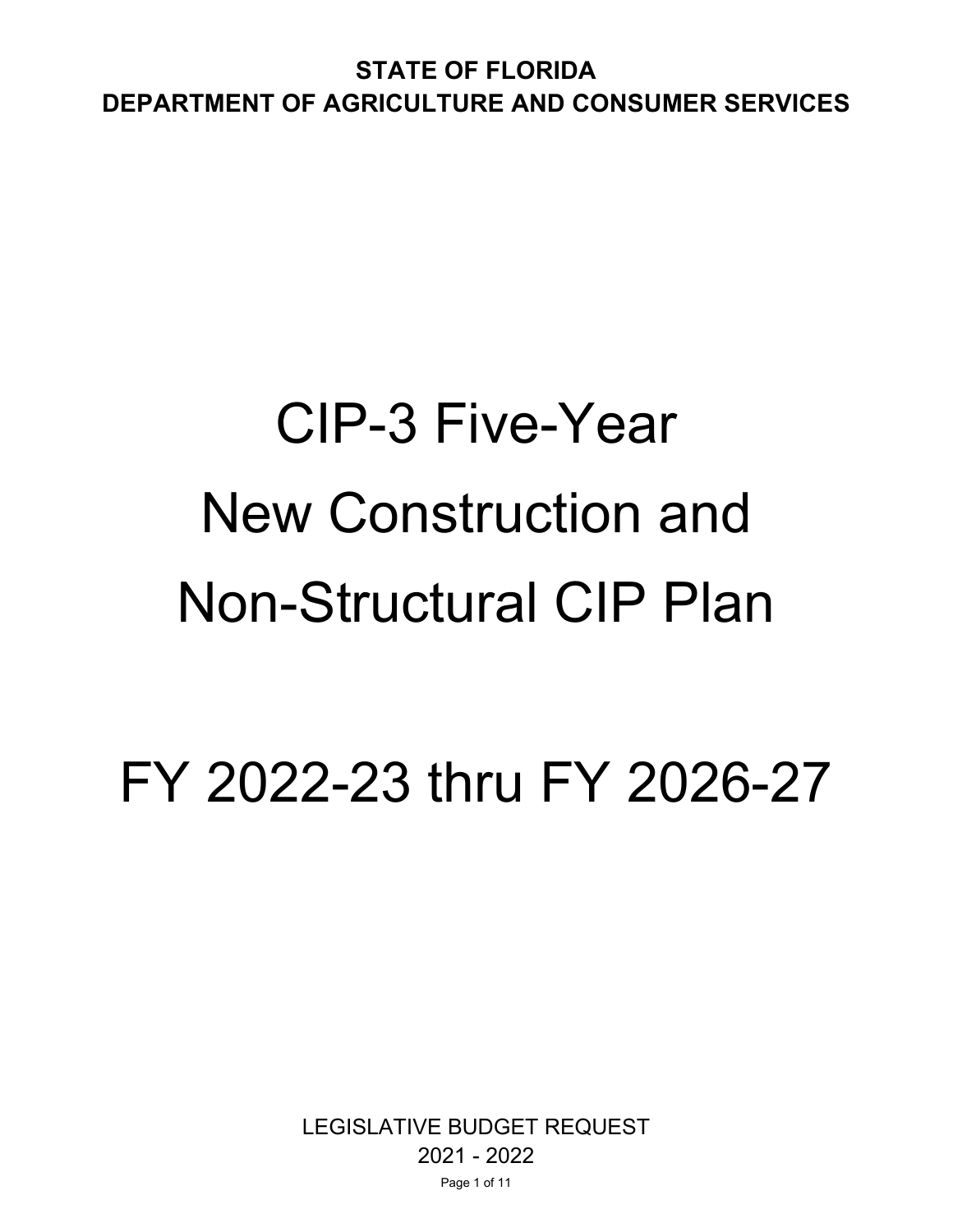**STATE OF FLORIDA DEPARTMENT OF AGRICULTURE AND CONSUMER SERVICES** 

## CIP-3 Project Explanation

## Agricultural Water Policy Coordination

LEGISLATIVE BUDGET REQUEST 2022 - 2023

Page 2 of 11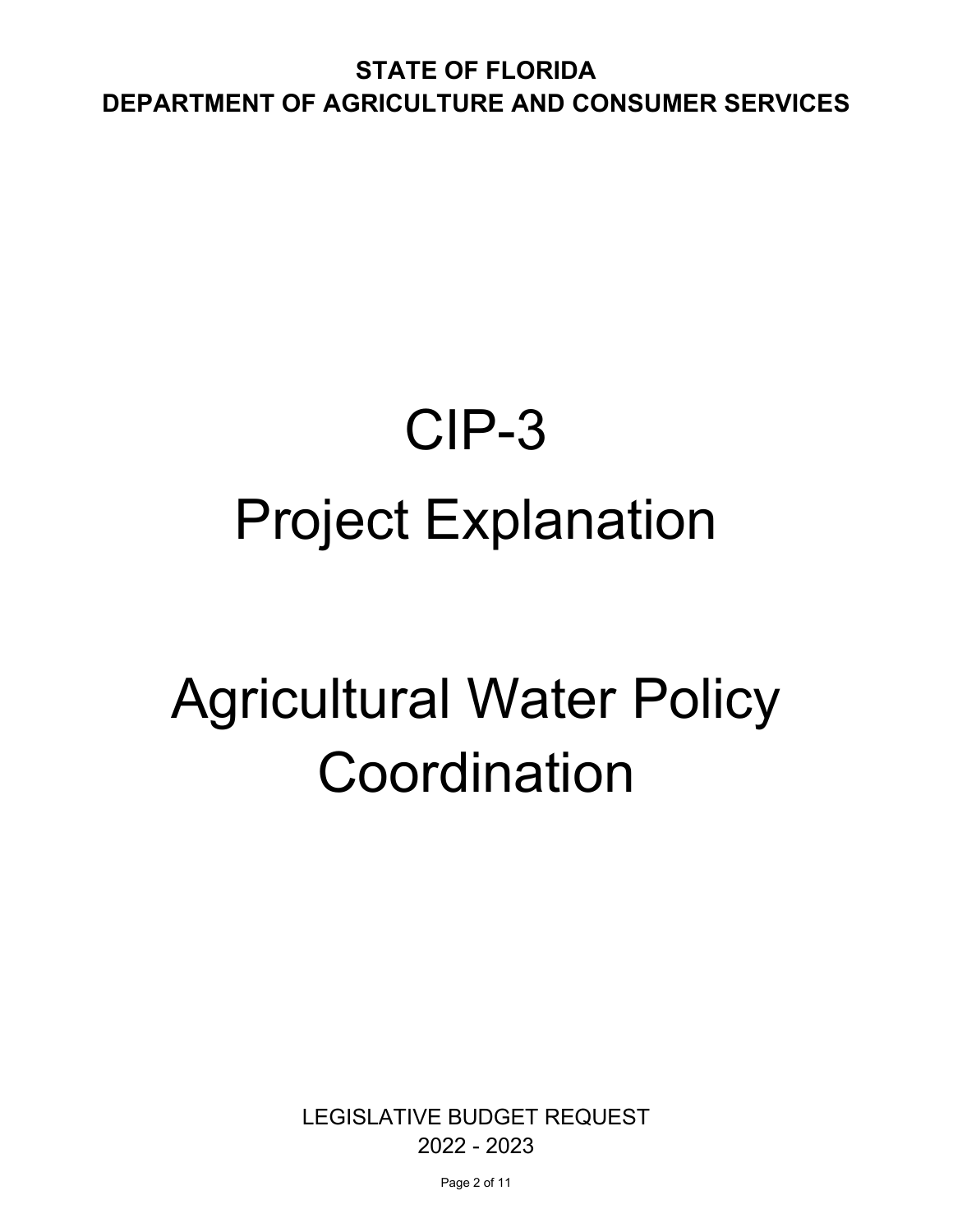| Agency:                                                                              | <b>Agriculture and Consumer Services</b>                                               |                                      |                                         | <b>Agency Priority:</b>            |                                                |             | 1                                               |  |
|--------------------------------------------------------------------------------------|----------------------------------------------------------------------------------------|--------------------------------------|-----------------------------------------|------------------------------------|------------------------------------------------|-------------|-------------------------------------------------|--|
| <b>Budget Entity and</b><br><b>Budget Entity Code:</b>                               | <b>Agricultural Water Policy Coordination</b><br>42010200                              |                                      |                                         | <b>Project Category:</b>           |                                                | <b>ERWM</b> |                                                 |  |
| <b>Appropriation</b><br><b>Category Code:</b>                                        | 083625                                                                                 |                                      |                                         | <b>LRPP Narrative Page:</b>        |                                                |             |                                                 |  |
| <b>PROJECT TITLE:</b>                                                                | <b>Statewide Agricultural Nonpoint Source Best Management Practices Implementation</b> |                                      |                                         |                                    |                                                |             |                                                 |  |
| <b>Statutory Authority:</b>                                                          | 403.067                                                                                |                                      |                                         |                                    |                                                |             |                                                 |  |
| To be Constructed by:                                                                |                                                                                        | Contract?<br>(Y/N)                   | <b>YES</b>                              | Force Acct.?<br>(Y/N)              | NO                                             |             |                                                 |  |
| Facility<br><b>Type</b>                                                              | <b>Service</b><br>Load                                                                 | <b>Planned</b><br><b>Used Factor</b> | <b>User Stations</b><br><b>Required</b> | <b>Existing</b><br><b>Stations</b> | <b>New User</b><br><b>Stations</b><br>Required |             | <b>Space Net Area</b><br><b>Factor Required</b> |  |
| <b>Geographic Location:</b>                                                          | <b>Statewide</b>                                                                       |                                      |                                         |                                    |                                                |             |                                                 |  |
|                                                                                      |                                                                                        |                                      |                                         |                                    |                                                |             |                                                 |  |
| <b>County:</b><br><b>Facility</b>                                                    | <b>Net Area</b>                                                                        | Efficiency                           | <b>Gross Area</b>                       | <b>Unit Cost</b>                   | <b>Construction</b>                            |             | Occupancy                                       |  |
| <b>Type</b>                                                                          | (square feet)                                                                          | Factor                               | (square feet)                           |                                    | Cost                                           |             | Date                                            |  |
|                                                                                      |                                                                                        |                                      |                                         |                                    |                                                |             |                                                 |  |
| <b>Schedule of Project Components</b>                                                |                                                                                        | FY 2022-23                           | FY 2023-24                              | FY 2024-25                         | FY 2025-26                                     |             | FY 2026-27                                      |  |
| <b>1. Basic Construction Costs</b>                                                   |                                                                                        | $\mathbf S$                          | $\mathbf S$                             | $\mathbf S$                        | \$                                             |             | \$                                              |  |
| a. Construction Cost                                                                 |                                                                                        |                                      |                                         |                                    |                                                |             |                                                 |  |
| b. Permits, Inspections,                                                             |                                                                                        |                                      |                                         |                                    |                                                |             |                                                 |  |
| <b>Impact Fees</b>                                                                   |                                                                                        |                                      |                                         |                                    |                                                |             |                                                 |  |
| c. Communication requirements                                                        |                                                                                        |                                      |                                         |                                    |                                                |             |                                                 |  |
| (conduits, wiring, etc.)                                                             |                                                                                        |                                      |                                         |                                    |                                                |             |                                                 |  |
| d. Utilities outside building                                                        |                                                                                        |                                      |                                         |                                    |                                                |             |                                                 |  |
| e. Site Development                                                                  |                                                                                        |                                      |                                         |                                    |                                                |             |                                                 |  |
| (roads, paving, etc.)<br>f. Energy efficient                                         |                                                                                        |                                      |                                         |                                    |                                                |             |                                                 |  |
| equipment                                                                            |                                                                                        |                                      |                                         |                                    |                                                |             |                                                 |  |
| g. Art allowance<br>(Section 255.043, Florida Statutes)                              |                                                                                        |                                      |                                         |                                    |                                                |             |                                                 |  |
| h. Other - Agricultural Projects                                                     |                                                                                        | 10,000,000                           | 10,000,000                              | 10,000,000                         | 10,000,000                                     |             | 10,000,000                                      |  |
| Subtotal:<br>$\alpha$ $\alpha$<br>$\Lambda$ D $\Lambda$ $\sim$ $\Lambda$ D $\Lambda$ | $\sqrt{201}$                                                                           | \$10,000,000                         | \$10,000,000                            | \$10,000,000                       | \$10,000,000                                   |             | \$10,000,000                                    |  |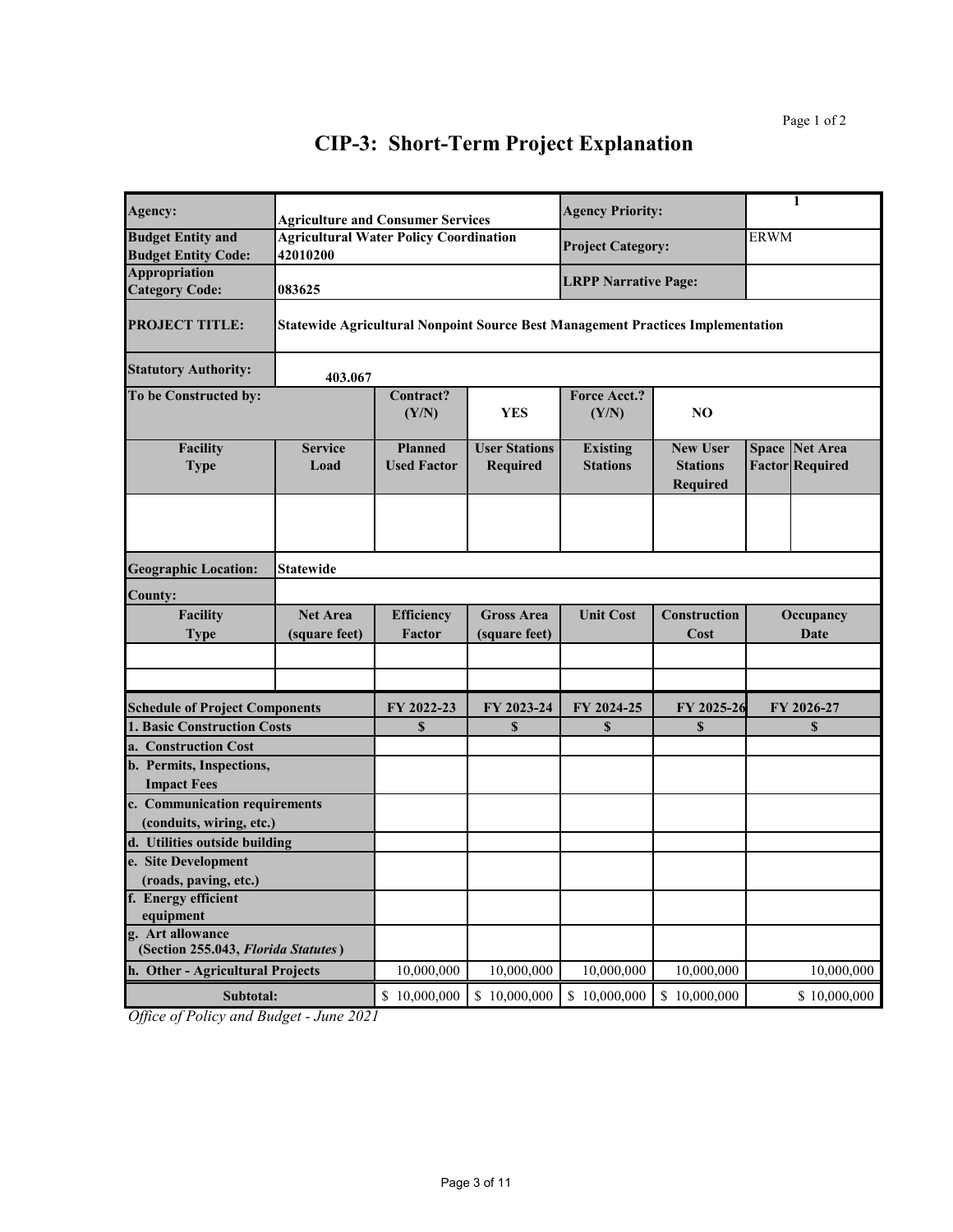| 2. Other Project Costs                                   |                                 | \$           | $\mathbf S$                        | \$                     | $\mathbf S$             | $\mathbf S$ |
|----------------------------------------------------------|---------------------------------|--------------|------------------------------------|------------------------|-------------------------|-------------|
| a. Land/Existing Facility Acquisition                    |                                 |              |                                    |                        |                         |             |
| <b>b. Professional Services</b>                          |                                 |              |                                    |                        |                         |             |
| 1) Planning/Programming                                  |                                 |              |                                    |                        |                         |             |
| 2) Architechtural/Engineering Fees                       |                                 |              |                                    |                        |                         |             |
|                                                          |                                 |              |                                    |                        |                         |             |
| 3) On-site representatives                               |                                 |              |                                    |                        |                         |             |
| 4) Testing/Surveys                                       |                                 |              |                                    |                        |                         |             |
| 5) Other Professional Services                           |                                 |              |                                    |                        |                         |             |
| c. Miscellaneous Costs                                   |                                 |              |                                    |                        |                         |             |
|                                                          | d. Moveable Equipment/Furniture |              |                                    |                        |                         |             |
| Subtotal:                                                |                                 |              |                                    |                        |                         |             |
| 3. All Costs $(1 + 2)$                                   |                                 | 10,000,000   | 10,000,000                         | 10,000,000             | 10,000,000              | 10,000,000  |
| 4. DMS Fee                                               |                                 |              |                                    |                        |                         |             |
| <b>Total: All Costs by Fund</b>                          |                                 |              |                                    |                        |                         |             |
| <b>Fund Code:</b>                                        | 2423                            | 10,000,000   | 10,000,000                         | 10,000,000             | 10,000,000              | 10,000,000  |
| <b>Fund Code:</b>                                        |                                 |              |                                    |                        |                         |             |
| TOTAL $(3+4)$                                            | \$10,000,000                    | \$10,000,000 | \$10,000,000                       | \$10,000,000           | \$10,000,000            |             |
| <b>Appropriations to-date:</b><br><b>General Revenue</b> |                                 |              | <b>Projected Costs Beyond CIP:</b> | <b>General Revenue</b> |                         |             |
| <b>Trust Funds</b>                                       |                                 |              |                                    |                        | <b>Trust Funds</b>      |             |
| <b>TOTAL</b>                                             |                                 |              | \$0                                |                        | <b>TOTAL</b>            | $\sqrt{50}$ |
| <b>Changes in Agency Service Costs</b>                   |                                 | FY 2022-23   | FY 2023-24                         | FY 2024-25             | FY 2025-26              | FY 2026-27  |
| Category                                                 | <b>Fund Code</b>                | \$           | $\mathbf S$                        | \$                     | $\overline{\mathbf{s}}$ | $\mathbf S$ |
| <b>Salaries &amp; Benefits</b>                           |                                 |              |                                    |                        |                         |             |
|                                                          |                                 |              |                                    |                        |                         |             |
| Subtotal                                                 |                                 |              |                                    |                        |                         |             |
|                                                          |                                 |              |                                    |                        |                         |             |
| <b>OPS</b>                                               |                                 |              |                                    |                        |                         |             |
|                                                          |                                 |              |                                    |                        |                         |             |
| <b>Subtotal</b>                                          |                                 |              |                                    |                        |                         |             |
| <b>Expenses</b>                                          |                                 |              |                                    |                        |                         |             |
|                                                          |                                 |              |                                    |                        |                         |             |
| Subtotal                                                 |                                 |              |                                    |                        |                         |             |
|                                                          |                                 |              |                                    |                        |                         |             |
| <b>Other (Specify)</b>                                   |                                 |              |                                    |                        |                         |             |
| <b>Subtotal</b>                                          |                                 |              |                                    |                        |                         |             |
| <b>Fund Totals</b>                                       |                                 |              |                                    |                        |                         |             |
|                                                          |                                 |              |                                    |                        |                         |             |
|                                                          |                                 |              |                                    |                        |                         |             |
| <b>TOTAL</b>                                             |                                 | \$           | \$                                 | \$                     | \$                      | \$          |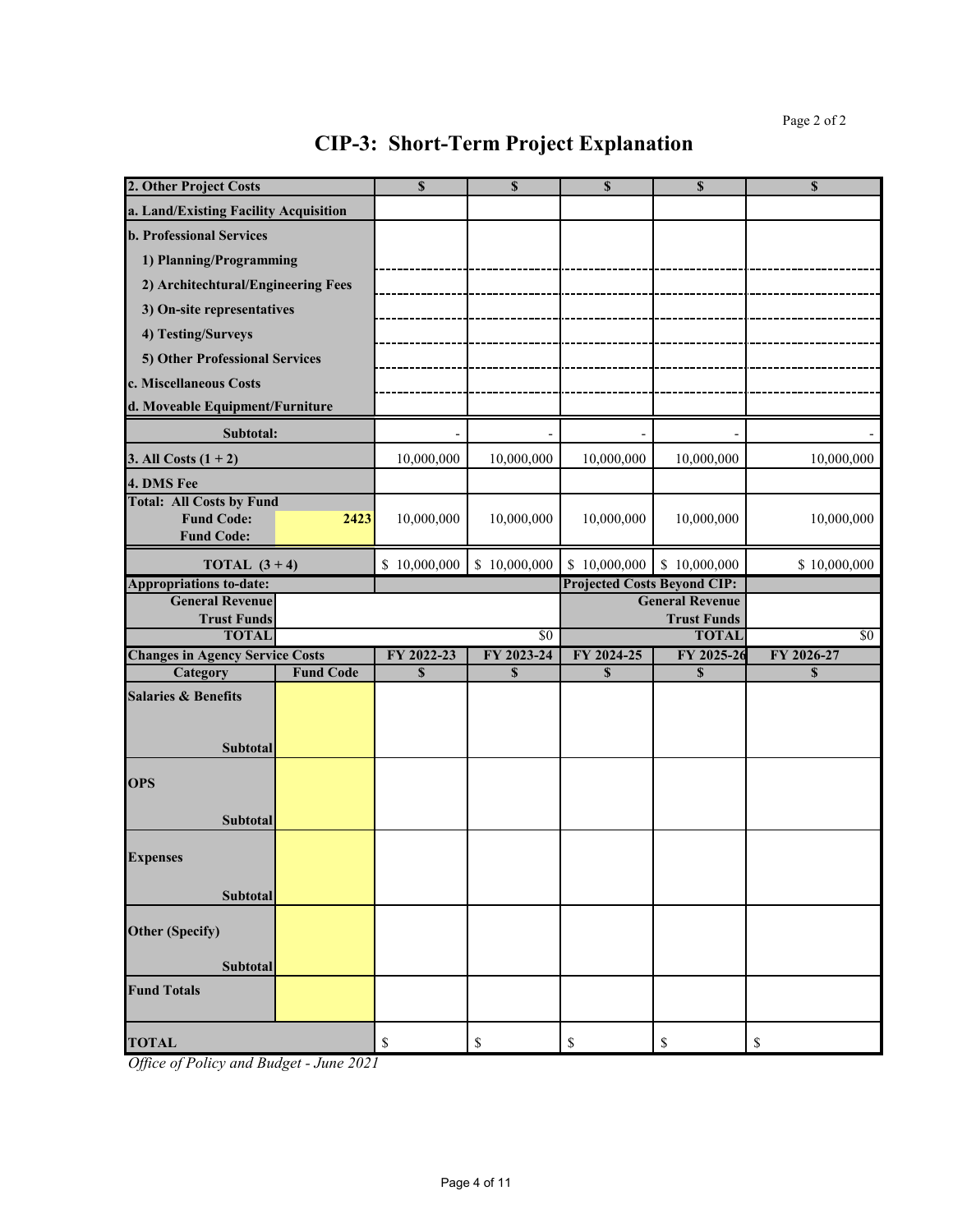| Agency:                                                   | <b>Agriculture and Consumer Services</b>                  |                                      |                                                          | <b>Agency Priority:</b>            |                                                       | $\mathbf{2}$           |                             |
|-----------------------------------------------------------|-----------------------------------------------------------|--------------------------------------|----------------------------------------------------------|------------------------------------|-------------------------------------------------------|------------------------|-----------------------------|
| <b>Budget Entity and</b><br><b>Budget Entity Code:</b>    | <b>Agricultural Water Policy Coordination</b><br>42010200 |                                      |                                                          | <b>Project Category:</b>           |                                                       | <b>ERWM</b>            |                             |
| <b>Appropriation</b><br><b>Category Code:</b>             | 083621                                                    |                                      |                                                          | <b>LRPP Narrative Page:</b>        |                                                       |                        |                             |
| <b>PROJECT TITLE:</b>                                     |                                                           |                                      | <b>Lake Okeechobee Restoration Agricultural Projects</b> |                                    |                                                       |                        |                             |
| <b>Statutory Authority:</b>                               | 373.4595, 403.067                                         |                                      |                                                          |                                    |                                                       |                        |                             |
| To be Constructed by:                                     |                                                           | Contract?<br>(Y/N)                   | <b>YES</b>                                               | <b>Force Acct.?</b><br>(Y/N)       | NO                                                    |                        |                             |
| <b>Facility</b><br><b>Type</b>                            | <b>Service</b><br>Load                                    | <b>Planned</b><br><b>Used Factor</b> | <b>User Stations</b><br>Required                         | <b>Existing</b><br><b>Stations</b> | <b>New User</b><br><b>Stations</b><br><b>Required</b> | <b>Space</b><br>Factor | <b>Net Area</b><br>Required |
| <b>Geographic Location:</b>                               |                                                           |                                      |                                                          |                                    |                                                       |                        |                             |
| <b>County:</b>                                            |                                                           |                                      |                                                          |                                    |                                                       |                        |                             |
| Facility<br><b>Type</b>                                   | <b>Net Area</b><br>(square feet)                          | <b>Efficiency</b><br>Factor          | <b>Gross Area</b><br>(square feet)                       | <b>Unit Cost</b>                   | Construction<br>Cost                                  |                        | Occupancy<br>Date           |
|                                                           |                                                           |                                      |                                                          |                                    |                                                       |                        |                             |
| <b>Schedule of Project Components</b>                     |                                                           | FY 2022-23                           | FY 2023-24                                               | FY 2024-25                         | FY 2025-26                                            |                        | FY 2026-27                  |
| <b>1. Basic Construction Costs</b>                        |                                                           | $\mathbf S$                          | \$                                                       | \$                                 | $\mathbf S$                                           |                        | \$                          |
| a. Construction Cost                                      |                                                           |                                      |                                                          |                                    |                                                       |                        |                             |
| b. Permits, Inspections,                                  |                                                           |                                      |                                                          |                                    |                                                       |                        |                             |
| <b>Impact Fees</b>                                        |                                                           |                                      |                                                          |                                    |                                                       |                        |                             |
| c. Communication requirements                             |                                                           |                                      |                                                          |                                    |                                                       |                        |                             |
| (conduits, wiring, etc.)<br>d. Utilities outside building |                                                           |                                      |                                                          |                                    |                                                       |                        |                             |
| e. Site Development                                       |                                                           |                                      |                                                          |                                    |                                                       |                        |                             |
| (roads, paving, etc.)                                     |                                                           |                                      |                                                          |                                    |                                                       |                        |                             |
| f. Energy efficient                                       |                                                           |                                      |                                                          |                                    |                                                       |                        |                             |
| equipment                                                 |                                                           |                                      |                                                          |                                    |                                                       |                        |                             |
| g. Art allowance<br>(Section 255.043, Florida Statutes)   |                                                           |                                      |                                                          |                                    |                                                       |                        |                             |
| h. Other - Agricultural Projects                          |                                                           | 5,000,000                            | 5,000,000                                                | 5,000,000                          | 5,000,000                                             |                        | 5,000,000                   |
| Subtotal:                                                 |                                                           | \$5,000,000                          | $\mathbb{S}$<br>500,000                                  | 5,000,000<br>\$                    | $\mathbb S$<br>5,000,000                              | $\mathbb{S}$           | \$5,000,000                 |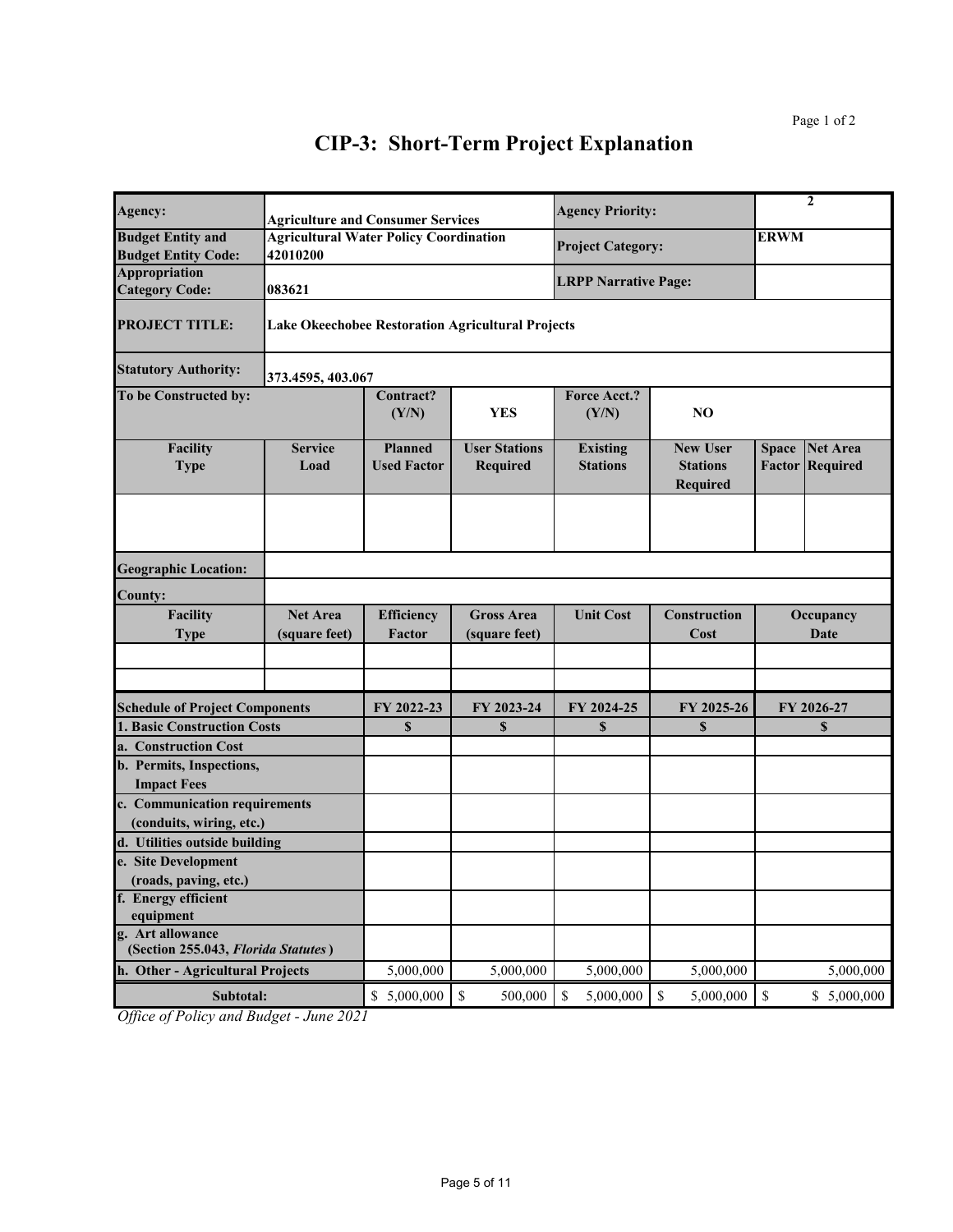| 2. Other Project Costs                                                    |                  | \$          | \$              | \$                                 | \$                                           | \$                |
|---------------------------------------------------------------------------|------------------|-------------|-----------------|------------------------------------|----------------------------------------------|-------------------|
| a. Land/Existing Facility Acquisition                                     |                  |             |                 |                                    |                                              |                   |
| <b>b. Professional Services</b>                                           |                  |             |                 |                                    |                                              |                   |
| 1) Planning/Programming                                                   |                  |             |                 |                                    |                                              |                   |
| 2) Architechtural/Engineering Fees                                        |                  |             |                 |                                    |                                              |                   |
| 3) On-site representatives                                                |                  |             |                 |                                    |                                              |                   |
| 4) Testing/Surveys                                                        |                  |             |                 |                                    |                                              |                   |
|                                                                           |                  |             |                 |                                    |                                              |                   |
| 5) Other Professional Services                                            |                  |             |                 |                                    |                                              |                   |
| c. Miscellaneous Costs                                                    |                  |             |                 |                                    |                                              |                   |
| d. Moveable Equipment/Furniture                                           |                  |             |                 |                                    |                                              |                   |
| Subtotal:                                                                 |                  |             |                 |                                    |                                              |                   |
| 3. All Costs $(1 + 2)$                                                    |                  | 5,000,000   | 5,000,000       | 5,000,000                          | 5,000,000                                    | 5,000,000         |
| 4. DMS Fee                                                                |                  |             |                 |                                    |                                              |                   |
| <b>Total: All Costs by Fund</b><br><b>Fund Code:</b><br><b>Fund Code:</b> | 2423             | 5,000,000   | 5,000,000       | 5,000,000                          | 5,000,000                                    | 5,000,000         |
|                                                                           |                  |             |                 |                                    |                                              |                   |
| TOTAL $(3+4)$                                                             |                  | \$5,000,000 | \$<br>5,000,000 | 5,000,000<br>\$                    | \$<br>5,000,000                              | \$<br>\$5,000,000 |
| <b>Appropriations to-date:</b><br><b>General Revenue</b>                  |                  |             | 17,420,000      | <b>Projected Costs Beyond CIP:</b> |                                              |                   |
| <b>Trust Funds</b>                                                        |                  |             | 38,000,000      |                                    | <b>General Revenue</b><br><b>Trust Funds</b> |                   |
| <b>TOTAL</b>                                                              |                  |             | \$55,420,000    |                                    | <b>TOTAL</b>                                 | $\sqrt{50}$       |
| <b>Changes in Agency Service Costs</b>                                    | <b>Fund Code</b> | FY 2022-23  | FY 2023-24      | FY 2024-25                         | FY 2025-26                                   | FY 2026-27        |
| Category                                                                  |                  | $\mathbf S$ | $\mathbf S$     | $\mathbf S$                        | $\mathbf S$                                  | \$                |
| <b>Salaries &amp; Benefits</b><br>Subtotal                                |                  |             |                 |                                    |                                              |                   |
| <b>OPS</b><br>Subtotal                                                    |                  |             |                 |                                    |                                              |                   |
| <b>Expenses</b><br>Subtotal                                               |                  |             |                 |                                    |                                              |                   |
| <b>Other (Specify)</b><br><b>Subtotal</b>                                 |                  |             |                 |                                    |                                              |                   |
| <b>Fund Totals</b>                                                        |                  |             |                 |                                    |                                              |                   |
| <b>TOTAL</b>                                                              |                  | \$          | \$              | \$                                 | \$                                           | \$                |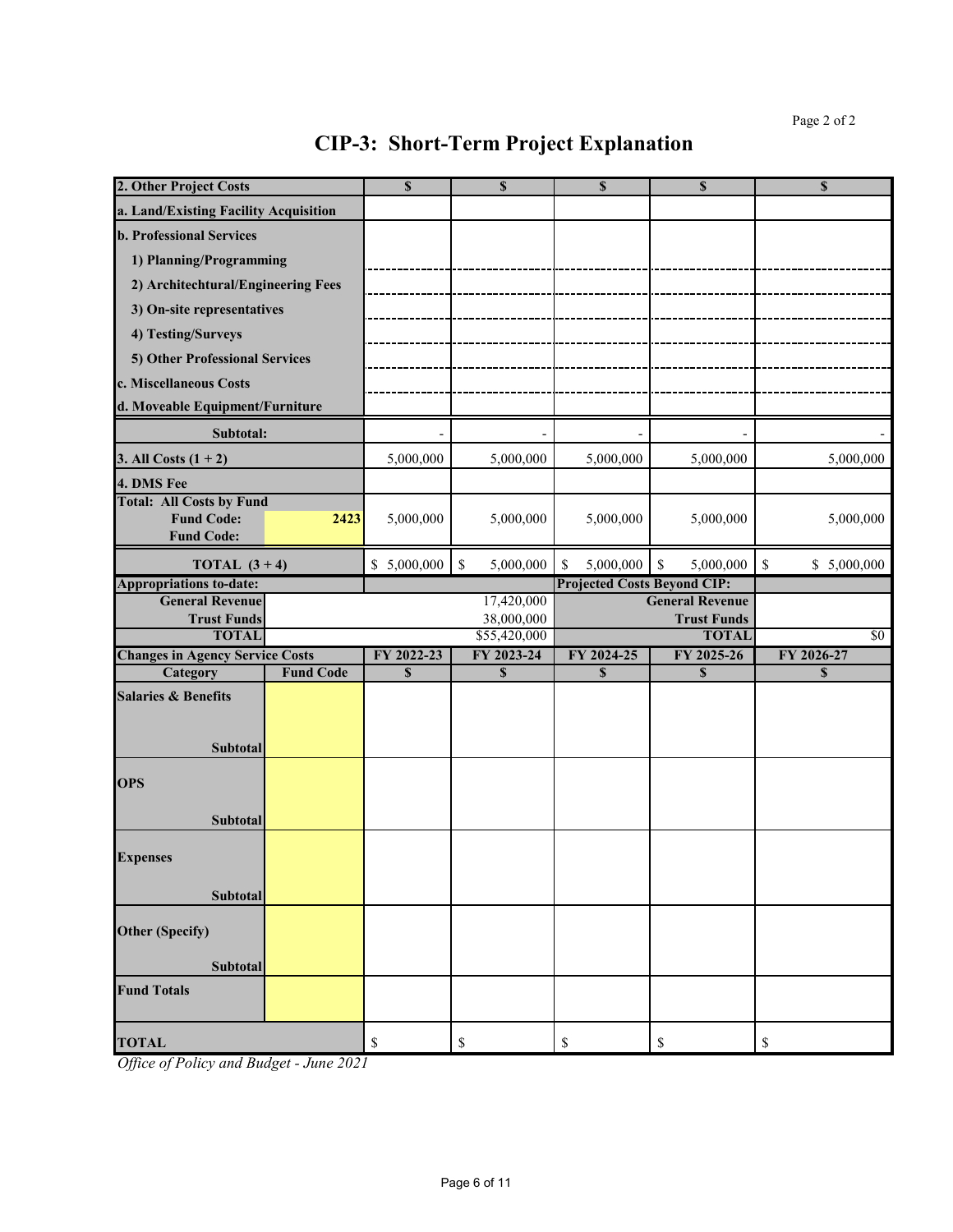**STATE OF FLORIDA DEPARTMENT OF AGRICULTURE AND CONSUMER SERVICES** 

## CIP-3 Project Explanation

## Florida Forest Service

LEGISLATIVE BUDGET REQUEST 2022 - 2023

Page 7 of 11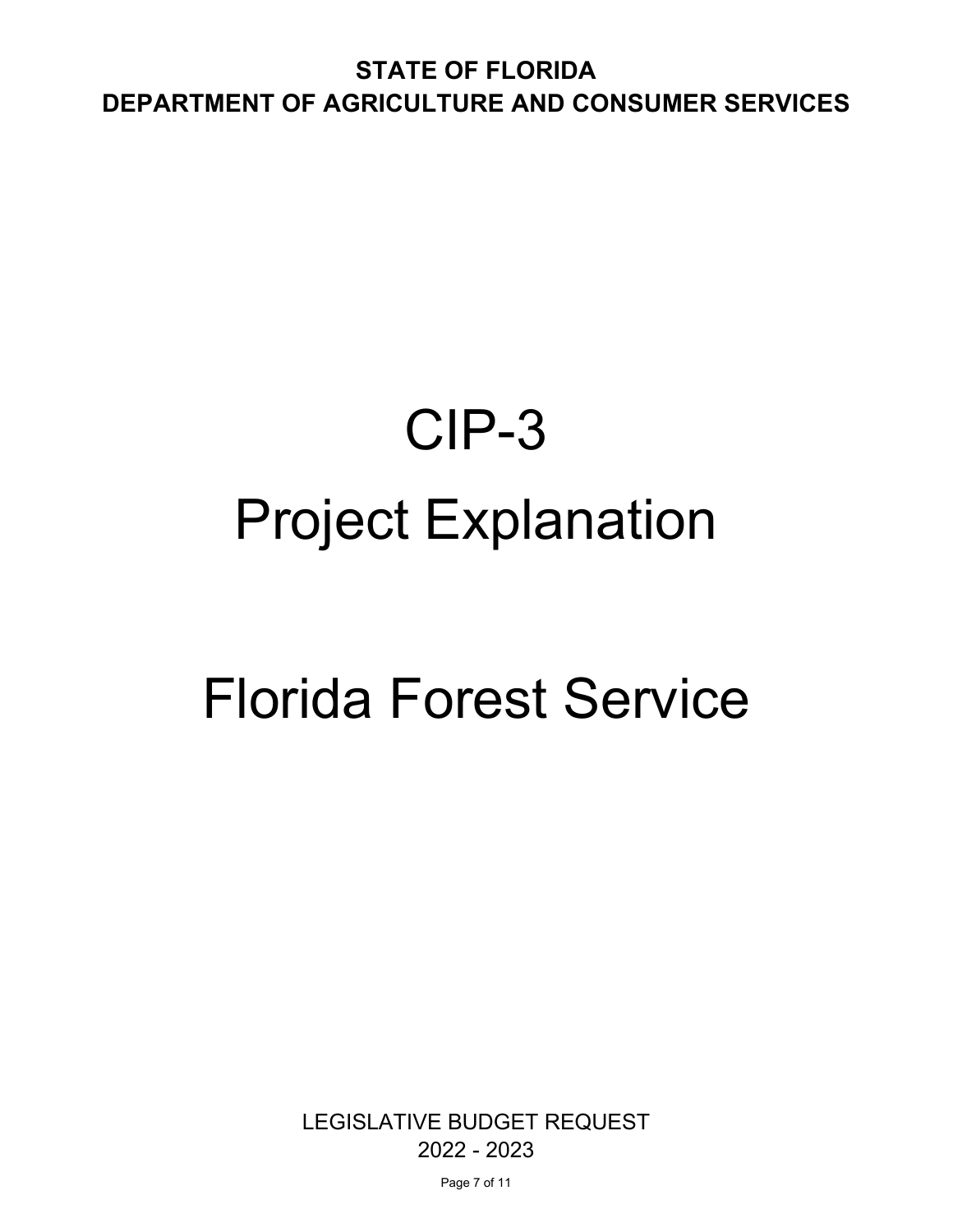| Agency:                                                              | and Consumer Services         | <b>Florida Department of Agriculture</b>         |                                         | <b>Agency Priority:</b>            |                                                | 3                      |                                    |
|----------------------------------------------------------------------|-------------------------------|--------------------------------------------------|-----------------------------------------|------------------------------------|------------------------------------------------|------------------------|------------------------------------|
| <b>Budget Entity and</b>                                             | <b>Florida Forest Service</b> |                                                  |                                         |                                    |                                                |                        |                                    |
| <b>Budget Entity Code:</b>                                           | 42110400                      |                                                  |                                         | <b>Project Category:</b>           |                                                | LA                     |                                    |
| Appropriation                                                        |                               |                                                  |                                         | <b>LRPP Narrative Page:</b>        |                                                |                        |                                    |
| <b>Category Code:</b>                                                | 082002                        |                                                  |                                         |                                    |                                                |                        |                                    |
| <b>PROJECT TITLE:</b>                                                |                               | <b>Rural and Family Lands Protection Program</b> |                                         |                                    |                                                |                        |                                    |
| <b>Statutory Authority:</b>                                          |                               | ss. 259.105(3)(i) and 570.71(10), F.S.           |                                         |                                    |                                                |                        |                                    |
| To be Constructed by:                                                |                               | Contract?<br>(Y/N)                               | YES NO                                  | Force Acct.?<br>(Y/N)              | YES NO                                         |                        |                                    |
| Facility<br><b>Type</b>                                              | <b>Service</b><br>Load        | <b>Planned</b><br><b>Used Factor</b>             | <b>User Stations</b><br><b>Required</b> | <b>Existing</b><br><b>Stations</b> | <b>New User</b><br><b>Stations</b><br>Required | <b>Space</b><br>Factor | <b>Net Area</b><br><b>Required</b> |
| <b>Geographic Location:</b>                                          | <b>Statewide</b>              |                                                  |                                         |                                    |                                                |                        |                                    |
| <b>County:</b>                                                       | <b>Statewide</b>              |                                                  |                                         |                                    |                                                |                        |                                    |
| <b>Facility</b>                                                      | <b>Net Area</b>               | Efficiency                                       | <b>Gross Area</b>                       | <b>Unit Cost</b>                   | Construction                                   |                        | Occupancy                          |
| <b>Type</b>                                                          | (square feet)                 | Factor                                           | (square feet)                           |                                    | Cost                                           |                        | <b>Date</b>                        |
|                                                                      |                               |                                                  |                                         |                                    |                                                |                        |                                    |
| <b>Schedule of Project Components</b>                                |                               | FY 2022-23                                       | FY 2023-24                              | FY 2024-25                         | FY 2025-26                                     | FY 2026-27             |                                    |
| <b>1. Basic Construction Costs</b>                                   |                               | $\mathbb S$                                      | $\mathbb{S}$                            | \$                                 | $\mathbb S$                                    |                        | $\mathbb{S}$                       |
| a. Construction Cost                                                 |                               |                                                  |                                         |                                    |                                                |                        |                                    |
| b. Permits, Inspections,<br><b>Impact Fees</b>                       |                               |                                                  |                                         |                                    |                                                |                        |                                    |
| c. Communication requirements<br>(conduits, wiring, etc.)            |                               |                                                  |                                         |                                    |                                                |                        |                                    |
| d. Utilities outside building                                        |                               |                                                  |                                         |                                    |                                                |                        |                                    |
| e. Site Development                                                  |                               |                                                  |                                         |                                    |                                                |                        |                                    |
| (roads, paving, etc.)<br>f. Energy efficient                         |                               |                                                  |                                         |                                    |                                                |                        |                                    |
| equipment<br>g. Art allowance<br>(Section 255.043, Florida Statutes) |                               |                                                  |                                         |                                    |                                                |                        |                                    |
| h. Other                                                             |                               |                                                  |                                         |                                    |                                                |                        |                                    |
| Subtotal:                                                            |                               | \$                                               | \$                                      | \$                                 | \$                                             | \$                     |                                    |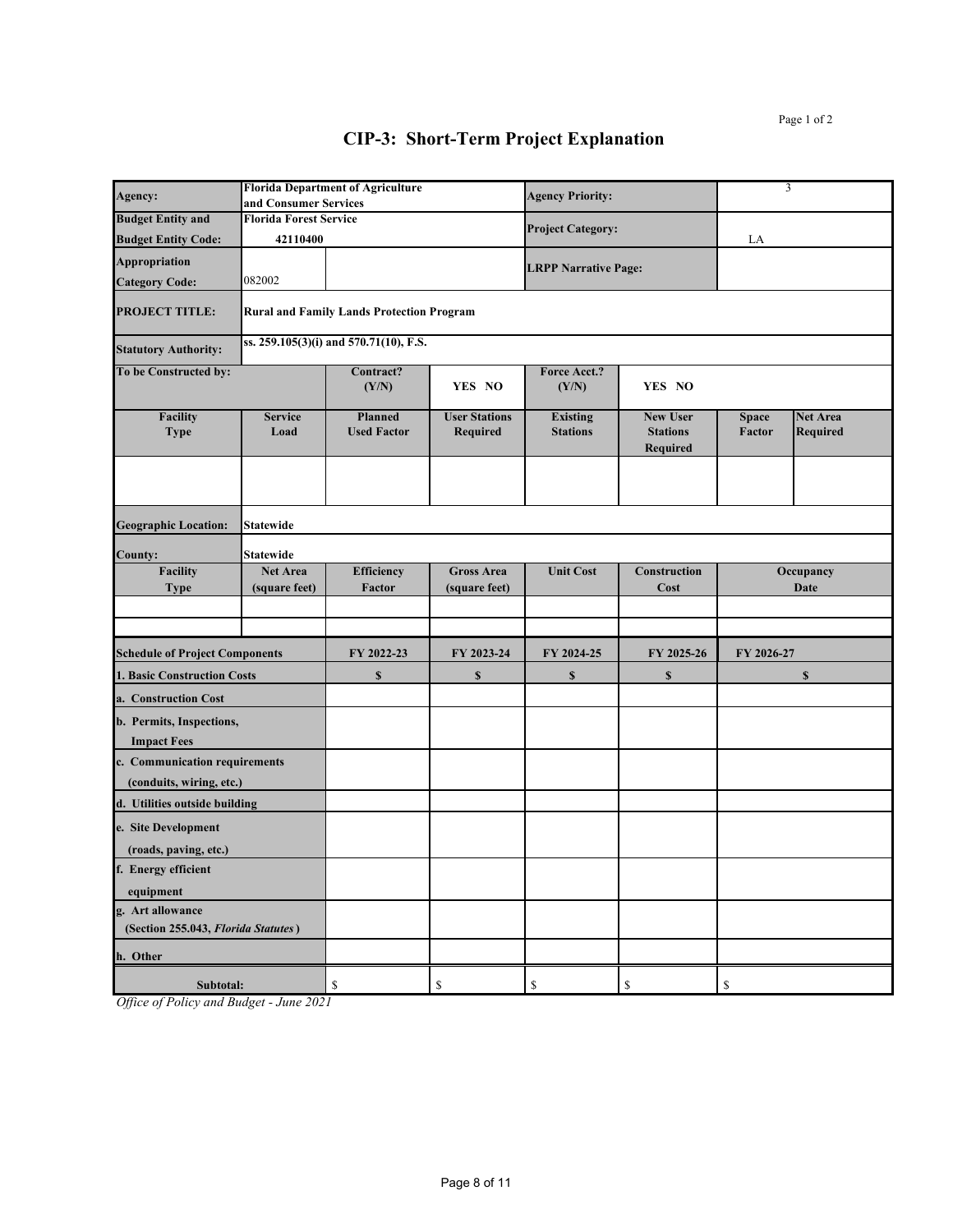| 2. Other Project Costs                                   |                  |               | \$            | $\mathbf S$     | $\mathbf S$                        | \$                     | $\mathbf{s}$        |
|----------------------------------------------------------|------------------|---------------|---------------|-----------------|------------------------------------|------------------------|---------------------|
| a. Land/Existing Facility Acquisition                    |                  | <sup>\$</sup> | 20,000,000.00 | \$20,000,000.00 | \$20,000,000.00                    | 20,000,000.00<br>S     | \$<br>20,000,000.00 |
| <b>b. Professional Services</b>                          |                  |               |               |                 |                                    |                        |                     |
| 1) Planning/Programming                                  |                  |               |               |                 |                                    |                        |                     |
| 2) Architechtural/Engineering Fees                       |                  |               |               |                 |                                    |                        |                     |
| 3) On-site representatives                               |                  |               |               |                 |                                    |                        |                     |
| 4) Testing/Surveys                                       |                  |               |               |                 |                                    |                        |                     |
|                                                          |                  |               |               |                 |                                    |                        |                     |
| 5) Other Professional Services                           |                  |               |               |                 |                                    |                        |                     |
| c. Miscellaneous Costs                                   |                  |               |               |                 |                                    |                        |                     |
| d. Moveable Equipment/Furniture                          |                  |               |               |                 |                                    |                        |                     |
| Subtotal:                                                |                  |               | 20,000,000.00 | 20,000,000.00   | 20,000,000.00                      | 20,000,000.00          | 20,000,000.00       |
| 3. All Costs $(1 + 2)$                                   |                  |               | 20,000,000.00 | 20,000,000.00   | 20,000,000.00                      | 20,000,000.00          | 20,000,000.00       |
| 4. DMS Fee                                               |                  |               |               |                 |                                    |                        |                     |
| <b>Total: All Costs by Fund</b><br><b>Fund Code:</b>     |                  |               |               |                 |                                    |                        |                     |
| <b>Fund Code:</b>                                        | 2423             | <sup>\$</sup> | 20,000,000.00 | \$20,000,000.00 | \$20,000,000.00                    | \$<br>20,000,000.00    | S<br>20,000,000.00  |
|                                                          |                  |               |               |                 |                                    |                        |                     |
| TOTAL $(3+4)$                                            |                  | S             | 20,000,000.00 | \$20,000,000.00 | \$20,000,000.00                    | 20.000.000.00<br>S     | 20,000,000.00<br>\$ |
| <b>Appropriations to-date:</b><br><b>General Revenue</b> |                  |               |               | \$22,464,750    | <b>Projected Costs Beyond CIP:</b> | <b>General Revenue</b> |                     |
| <b>Trust Funds</b>                                       |                  |               |               | \$79,163,555    |                                    | <b>Trust Funds</b>     |                     |
| <b>TOTAL</b>                                             |                  |               |               | \$101,628,305   |                                    | <b>TOTAL</b>           | \$0                 |
| <b>Changes in Agency Service Costs</b>                   |                  |               | FY 2022-23    | FY 2023-24      | FY 2024-25<br>FY 2025-26           |                        | FY 2026-27          |
| Category                                                 | <b>Fund Code</b> |               | $\mathbf S$   | $\mathbf S$     | S                                  | \$                     | $\mathbf S$         |
| <b>Salaries &amp; Benefits</b>                           |                  |               |               |                 |                                    |                        |                     |
|                                                          |                  |               |               |                 |                                    |                        |                     |
| Subtotal                                                 |                  |               |               |                 |                                    |                        |                     |
| <b>OPS</b>                                               |                  |               |               |                 |                                    |                        |                     |
| Subtotal                                                 |                  |               |               |                 |                                    |                        |                     |
|                                                          |                  |               |               |                 |                                    |                        |                     |
| <b>Expenses</b>                                          |                  |               |               |                 |                                    |                        |                     |
| Subtotal                                                 |                  |               |               |                 |                                    |                        |                     |
| <b>Other (Specify)</b>                                   | 2423             | \$            | 20,000,000.00 | \$20,000,000.00 | \$20,000,000.00                    | 20,000,000.00<br>\$    | \$<br>20,000,000.00 |
|                                                          |                  |               |               |                 |                                    |                        |                     |
|                                                          |                  |               |               |                 |                                    |                        |                     |
| Subtotal                                                 |                  |               |               |                 |                                    |                        |                     |
| <b>Fund Totals</b>                                       |                  |               |               |                 |                                    |                        |                     |
| <b>TOTAL</b>                                             |                  | S             | 20,000,000.00 | \$20,000,000.00 | \$20,000,000.00                    | 20,000,000.00<br>S     | \$<br>20,000,000.00 |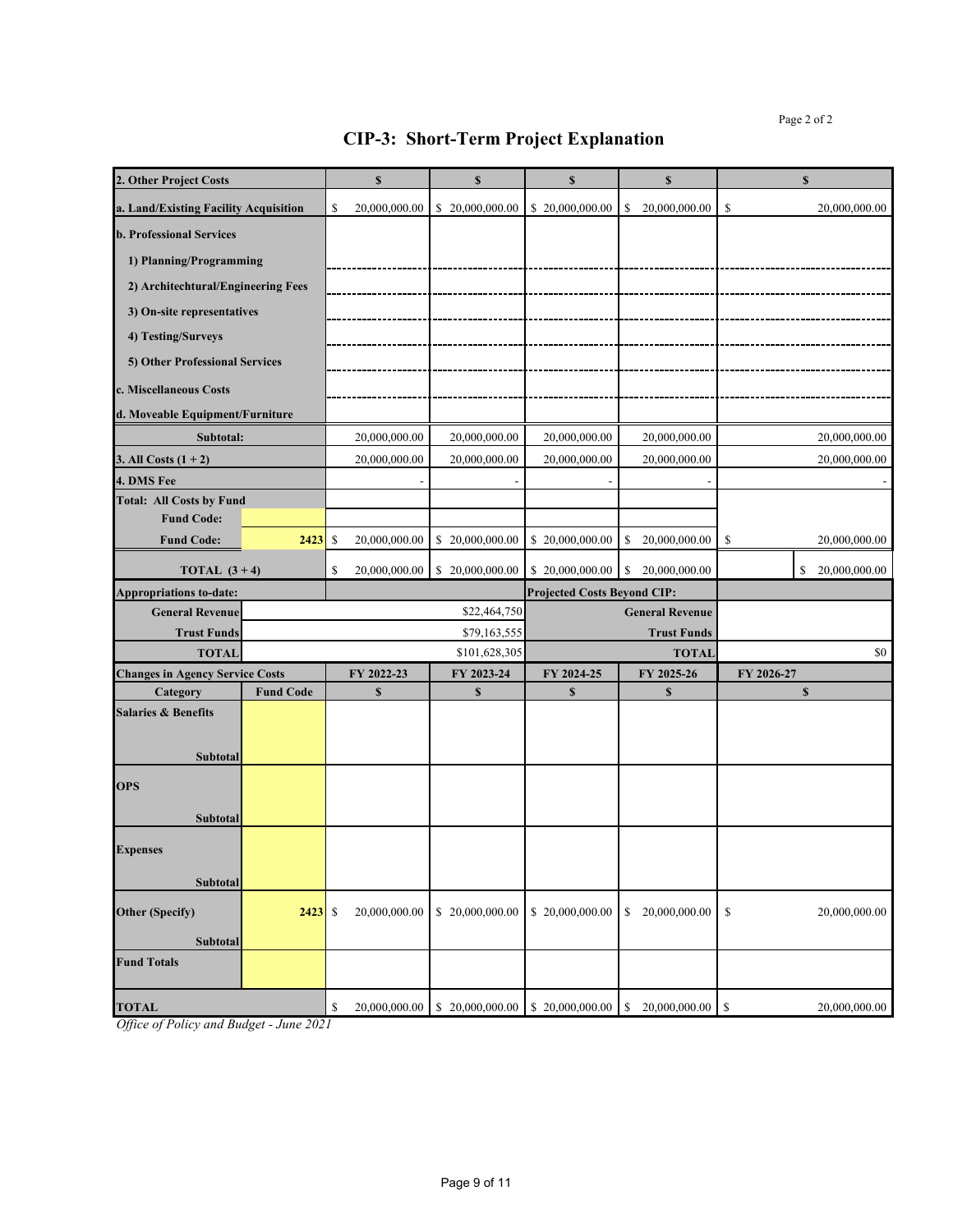| Agency:                                                 | <b>Florida Department of Agriculture</b><br>and Consumer Services |                                        | <b>Agency Priority:</b>                                           | 10                           |                             |              |                           |  |
|---------------------------------------------------------|-------------------------------------------------------------------|----------------------------------------|-------------------------------------------------------------------|------------------------------|-----------------------------|--------------|---------------------------|--|
| <b>Budget Entity and</b>                                | <b>Florida Forest Service</b>                                     |                                        | <b>Project Category:</b>                                          |                              | <b>SPFC</b>                 |              |                           |  |
| <b>Budget Entity Code:</b>                              | 42110400                                                          |                                        |                                                                   |                              |                             |              |                           |  |
| <b>Appropriation</b><br><b>Category Code:</b>           | 083791                                                            |                                        |                                                                   | <b>LRPP Narrative Page:</b>  |                             |              |                           |  |
| <b>PROJECT TITLE:</b>                                   |                                                                   |                                        | Replace Equipment Shop Building at Caloosahatchee Forestry Center |                              |                             |              |                           |  |
| <b>Statutory Authority:</b>                             | <b>Chapters 589 &amp; 590</b>                                     |                                        |                                                                   |                              |                             |              |                           |  |
| To be Constructed by:                                   |                                                                   | Contract?<br>(Y/N)                     | <b>YES</b>                                                        | <b>Force Acct.?</b><br>(Y/N) | <b>YES</b>                  |              |                           |  |
| Facility                                                | <b>Service</b>                                                    | <b>Planned</b>                         | <b>User Stations</b>                                              | <b>Existing</b>              | <b>New User</b>             | <b>Space</b> | <b>Net Area</b>           |  |
| <b>Type</b>                                             | Load                                                              | <b>Used Factor</b>                     | Required                                                          | <b>Stations</b>              | <b>Stations</b><br>Required | Factor       | <b>Required</b>           |  |
| 20 (Office)                                             | 4                                                                 | 1                                      | 4                                                                 | $\bf{0}$                     | 4                           | 300          | 1,200                     |  |
| <b>46 (shop)</b>                                        | 4                                                                 | 1                                      | 4                                                                 | $\boldsymbol{0}$             | 4                           | 825          | 3,300                     |  |
| <b>Geographic Location:</b>                             |                                                                   | Ft. Myers (FL-Solaris Facility#: 6285) |                                                                   |                              |                             |              |                           |  |
| <b>County:</b>                                          | Lee (LITS-Land Inventory#: A45211)                                |                                        |                                                                   |                              |                             |              |                           |  |
| Facility                                                | <b>Net Area</b>                                                   | Efficiency                             | <b>Gross Area</b>                                                 | <b>Unit Cost</b>             | Construction                | Occupancy    |                           |  |
| <b>Type</b>                                             | (square feet)                                                     | Factor                                 | (square feet)                                                     |                              | Cost                        |              | <b>Date</b>               |  |
| 20 - Fire Station                                       | 1,200                                                             | 0.8                                    | 1,200                                                             | \$222.92                     | 267,500<br>\$               |              |                           |  |
| 46 - Plant Maint. Shop                                  | 3,300                                                             | 1                                      | 3,300                                                             | \$125.00                     | 412,500<br>\$               |              |                           |  |
| <b>Schedule of Project Components</b>                   |                                                                   | FY 2022-23                             | FY 2023-24                                                        | FY 2024-25                   | FY 2025-26                  |              | FY 2026-27                |  |
| 1. Basic Construction Costs                             |                                                                   | $\mathbf S$                            | \$                                                                | $\boldsymbol{\mathsf{s}}$    | \$                          |              | $\boldsymbol{\mathsf{s}}$ |  |
| a. Construction Cost                                    |                                                                   | \$596,000                              |                                                                   |                              |                             |              |                           |  |
| b. Permits, Inspections,<br><b>Impact Fees</b>          |                                                                   | 25,000                                 |                                                                   |                              |                             |              |                           |  |
| c. Communication requirements                           |                                                                   |                                        |                                                                   |                              |                             |              |                           |  |
| (conduits, wiring, etc.)                                |                                                                   |                                        |                                                                   |                              |                             |              |                           |  |
| d. Utilities outside building                           |                                                                   | 25,000                                 |                                                                   |                              |                             |              |                           |  |
| e. Site Development                                     |                                                                   |                                        |                                                                   |                              |                             |              |                           |  |
| (roads, paving, etc.)                                   |                                                                   | 24,000                                 |                                                                   |                              |                             |              |                           |  |
| f. Energy efficient                                     |                                                                   |                                        |                                                                   |                              |                             |              |                           |  |
| equipment                                               |                                                                   | 10,000                                 |                                                                   |                              |                             |              |                           |  |
| g. Art allowance<br>(Section 255.043, Florida Statutes) |                                                                   |                                        |                                                                   |                              |                             |              |                           |  |
| h. Other                                                |                                                                   |                                        |                                                                   |                              |                             |              |                           |  |
| Subtotal:                                               |                                                                   | \$680,000                              | $\boldsymbol{\mathsf{S}}$                                         | $\mathbb{S}$                 | $\$$                        | \$           |                           |  |